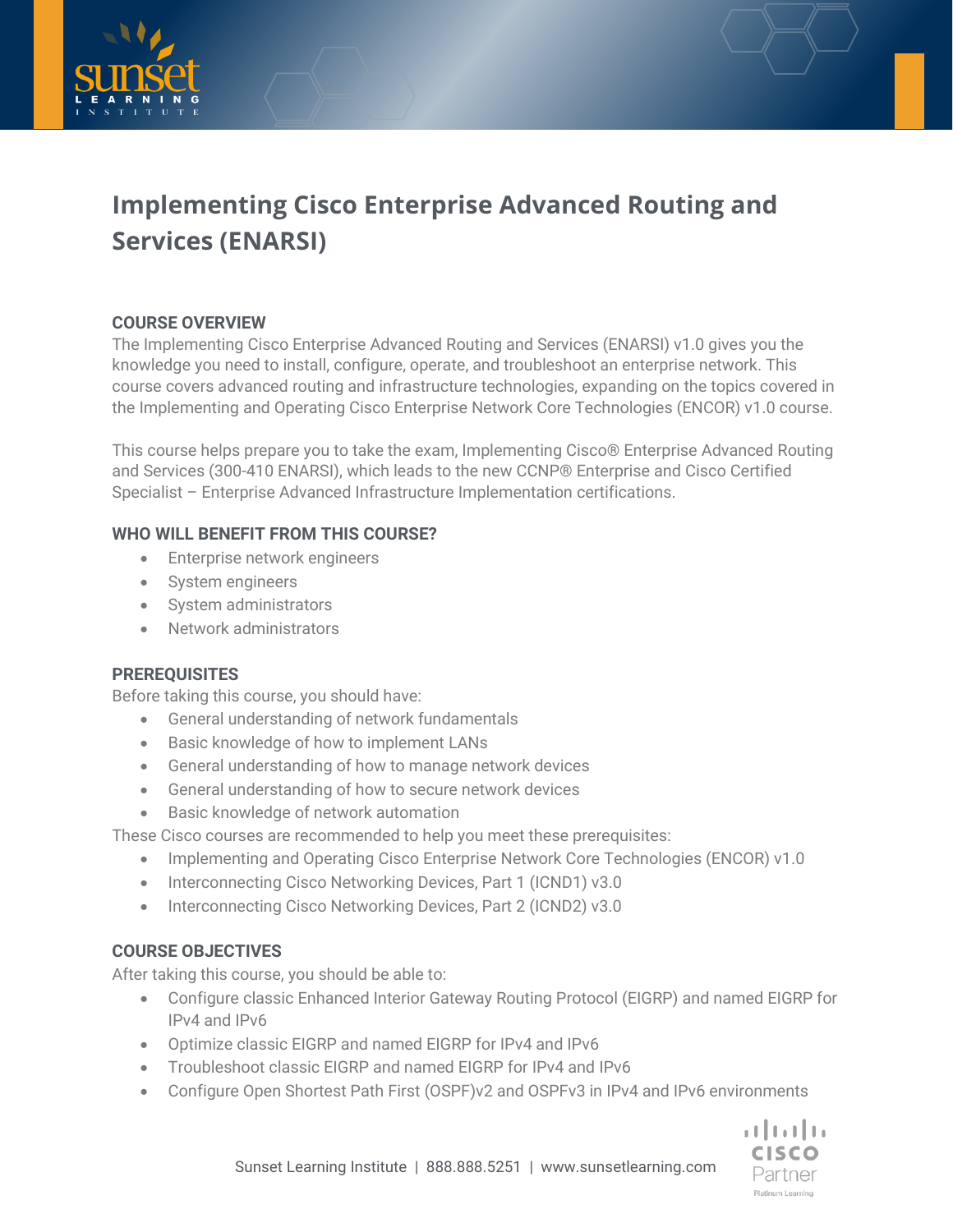

- Optimize OSPFv2 and OSPFv3 behavior
- Troubleshoot OSPFv2 for IPv4 and OSPFv3 for IPv4 and IPv6
- Implement route redistribution using filtering mechanisms
- Troubleshoot redistribution
- Implement path control using Policy-Based Routing (PBR) and IP service level agreement (SLA)
- Configure Multiprotocol-Border Gateway Protocol (MP-BGP) in IPv4 and IPv6 environments
- Optimize MP-BGP in IPv4 and IPv6 environments
- Troubleshoot MP-BGP for IPv4 and IPv6
- Describe the features of Multiprotocol Label Switching (MPLS)
- Describe the major architectural components of an MPLS VPN
- Identify the routing and packet forwarding functionalities for MPLS VPNs
- Explain how packets are forwarded in an MPLS VPN environment
- Implement Cisco Internetwork Operating System (IOS®) Dynamic Multipoint VPNs (DMVPNs)
- Implement Dynamic Host Configuration Protocol (DHCP)
- Describe the tools available to secure the IPV6 first hop
- Troubleshoot Cisco router security features
- Troubleshoot infrastructure security and services

## **COURSE OUTLINE**

Day 1:

- Implementing EIGRP
- Optimizing EIGRP
- Troubleshooting EIGRP

Day 2:

- Implementing OSPF
- Optimizing OSPF
- Troubleshooting OSPF
- Configuring Redistribution

Day 3:

- Configuring Redistribution
- Troubleshooting Redistribution
- Implementing Path Control
- Implementing IBGP
- Optimizing IBGP

Day 4:

- Optimizing IBGP
- Implementing MP-BGP
- Troubleshooting BGP
- Configuring VRF-Lite

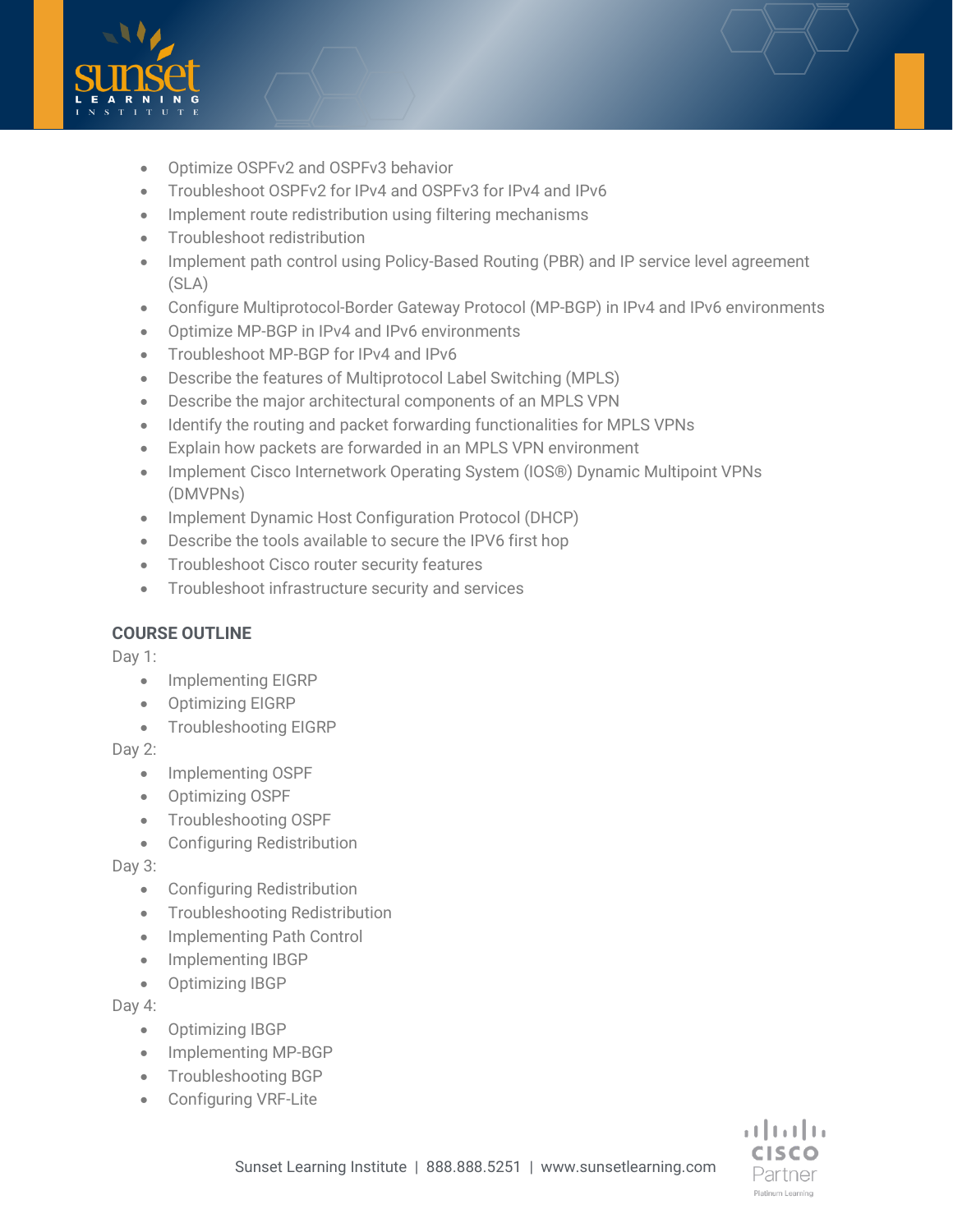

#### Day 5:

- Implementing DMVPN
- Implementing DHCP
- Securing Cisco Routers
- Troubleshooting Infrastructure Security and Services

### Self-Study

- Exploring MPLS
- Introducing MPLS L3 VPN Architecture
- Introducing MPLS L3 VPN Routing
- Introducing IPv6 First Hop Security
- Configuring Virtual Routing and Forwarding (VRF)-Lite
- Troubleshooting with DNA Center Assurance
- Topics on troubleshooting EIGRP, OSPF, BGP, and Redistribution
- Topics on CoPP
- Topics on troubleshooting infrastructure security and services

#### Lab Outline

- Configure EIGRP Using Classic Mode and Named Mode for IPv4 and IPv6
- Verify the EIGRP Topology Table
- Configure EIGRP Stub Routing, Summarization, and Default Routing
- Configure EIGRP Load Balancing and Authentication
- LAB: Troubleshoot EIGRP Issues
- Configure OSPFv3 for IPv4 and IPv6
- Verify the Link-State Database
- Configure OSPF Stub Areas and Summarization
- Configure OSPF Authentication
- Troubleshoot OSPF
- Implement Routing Protocol Redistribution
- Manipulate Redistribution
- Manipulate Redistribution Using Route Maps
- Troubleshoot Redistribution Issues
- Implement PBR
- Configure IBGP and External Border Gateway Protocol (EBGP)
- Implement BGP Path Selection
- Configure BGP Advanced Features
- Configure BGP Route Reflectors
- Configure MP-BGP for IPv4 and IPv6
- Troubleshoot BGP Issues
- Implement PBR
- Configure Routing with VRF-Lite
- Implement Cisco IOS DMVPN
- Obtain IPv6 Addresses Dynamically